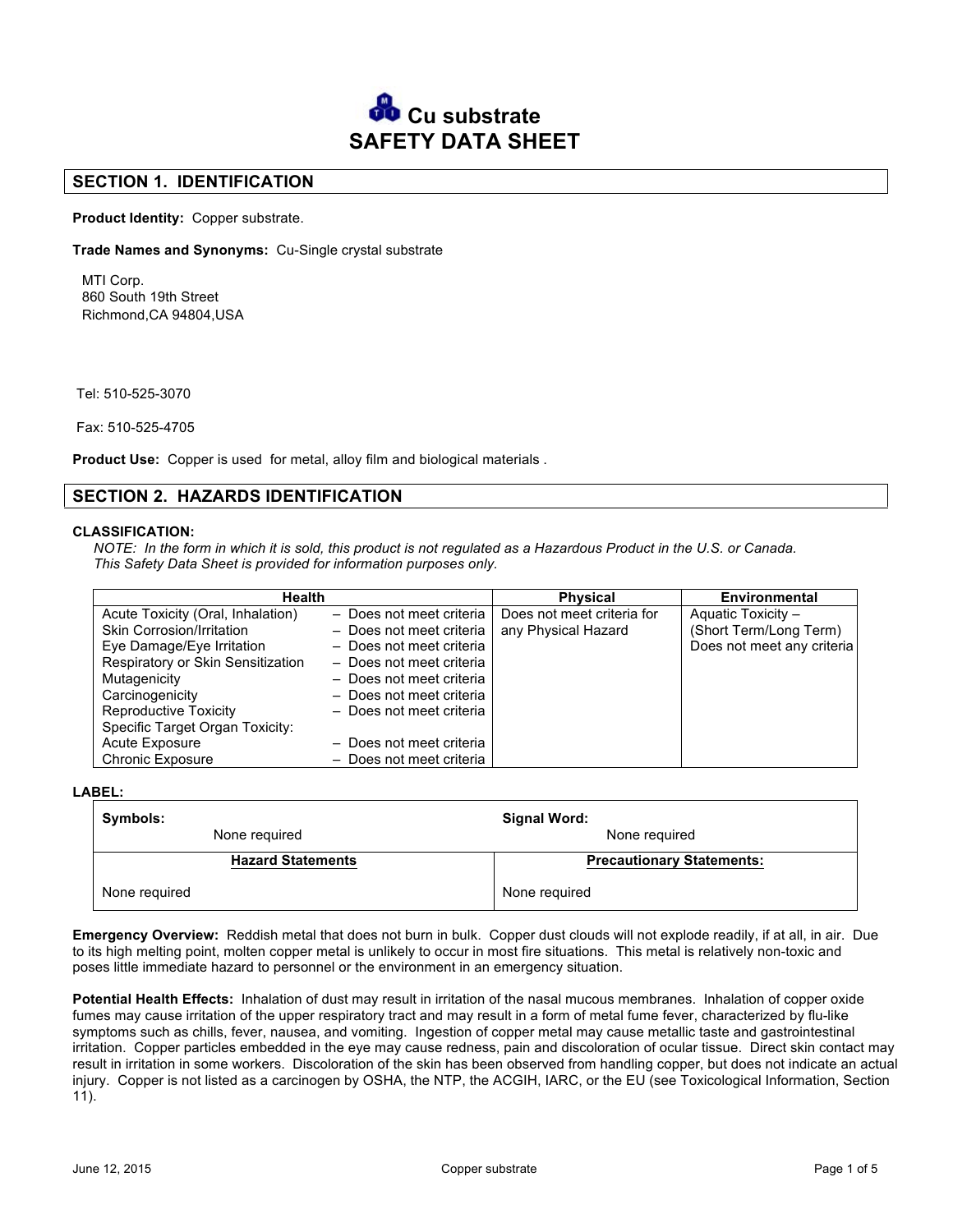**Potential Environmental Effects:** Copper is relatively insoluble in water and, therefore, likely has low bioavailability. However, long-term exposure in aquatic and terrestrial environments or processing of the product can lead to the release of the constituent copper in more bioavailable forms. These bioavailable forms have the potential to yield toxic effects on aquatic organisms (see Ecological Information, Section 12).

## **SECTION 3. COMPOSITION / INFORMATION ON INGREDIENTS**

|        | <b>COMPONENT</b> | <b>CAS Registry No.</b> | <b>CONCENTRATION (% wgt/wgt)</b> |
|--------|------------------|-------------------------|----------------------------------|
| Copper |                  | 7440-50-8               | >99.9%                           |

Note: See Section 8 for Occupational Exposure Guidelines.

## **SECTION 4. FIRST AID MEASURES**

**Eye Contact:** *Symptoms: Mild eye irritation, redness.* Do not allow victim to rub eye(s). Let the eye(s) water naturally for a few minutes. If particle/dust does not dislodge, flush with lukewarm, gently flowing water for five minutes or until particle/dust is removed, while holding eyelid(s) open. If irritation persists, immediately obtain medical attention. DO NOT attempt to manually remove anything stuck to the eye, but rather seek immediate medical attention in this case.

**Skin Contact:** *Symptoms: Soiling of skin.* Dust: No health effects expected. If irritation does occur, flush with lukewarm, gently flowing water and mild soap for five minutes or until the product is removed. If skin irritation persists or if you feel unwell, obtain medical advice. Molten Metal: Flush contact area to solidify and cool but do not attempt to remove encrusted material or clothing. Cover burns and seek medical attention immediately.

**Inhalation:** *Symptoms: Coughing and irritation in heavy dust/fume clouds.* If symptoms are experienced, remove source of contamination or move victim from exposure area to fresh air. Get medical advice/attention if you feel unwell or are concerned. NOTE: Metal fume fever may develop 3-10 hours after exposure to copper fume. If symptoms of metal fume fever (flu-like symptoms) develop, obtain medical attention.

**Ingestion:** *Symptoms: Metallic taste, stomach upset.* Rinse mouth. If irritation or discomfort occurs, obtain medical advice.

## **SECTION 5. FIRE FIGHTING MEASURES**

**Fire and Explosion Hazards:** Massive metal is not considered a fire or explosion hazard. Finely-divided copper metal dust or powder has also been demonstrated to be non-flammable in laboratory testing. Explosions may occur however upon contact with certain incompatible materials (see Stability and Reactivity, Section 10).

**Extinguishing Media:** Use any means of extinction appropriate for the surrounding fire conditions such as water spray, carbon dioxide, dry chemical, or foam.

**Fire Fighting:** If possible, move solid materials from fire area. Cool any materials that are exposed to heat or flames by the application of water streams until well after the fire has been extinguished. Copper metal has a high melting point, and is unlikely to melt except in the most extreme fire conditions. If molten metal is present, do not use direct water streams on fires, due to the risk of a steam explosion that could potentially eject molten metal uncontrollably. Use a fine water mist on the front-running edge of the spill and on the top of the molten metal to cool and solidify it. Fire fighters must be fully trained and wear full protective clothing including an approved, self-contained breathing apparatus which supplies a positive air pressure within a full face piece mask.

## **SECTION 6. ACCIDENTAL RELEASE MEASURES**

**Procedures for Cleanup:** Control source of spillage if possible to do so safely. Clean up spilled material immediately, observing precautions in Section 8, Personal Protection. Molten metal should be allowed to cool and harden before cleanup. Once solidified wear gloves, pick up and return to process. Powder or dust should be cleaned up using methods which will minimize dust generation (e.g., vacuum solids, dampen material and shovel or wet sweep). Return uncontaminated spilled material to the process if possible. Place contaminated material in suitable labelled containers for later recovery in view of the commercial value of copper. Treat or dispose of waste material in accordance with all local, state/provincial, and national requirements.

**Personal Precautions:** Persons responding to an accidental release should wear protective clothing, gloves and a respirator in the event of a molten metal spill (see also Section 8). Close-fitting safety goggles may be necessary in some circumstances to prevent eye contact with dust and fume. Where molten metal is involved, wear heat-resistant gloves and suitable clothing for protection from hot-metal splash and radiant heat.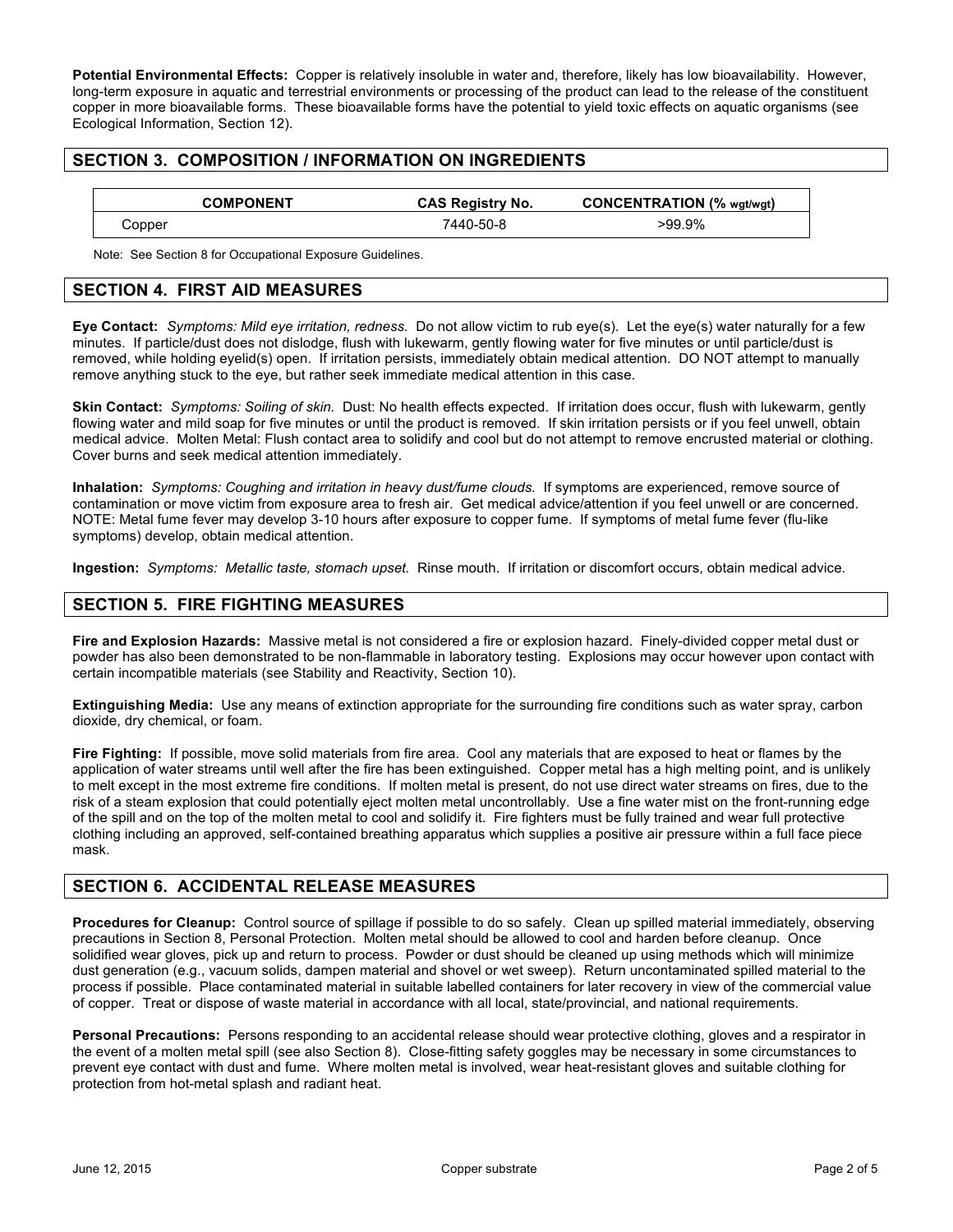**Environmental Precautions:** Copper compounds, while not readily bioavailable in the environment, have the potential to pose ecological effects to aquatic life forms under certain chemical conditions. Releases of the product to water and soil should, therefore, be prevented.

## **SECTION 7. HANDLING AND STORAGE**

Store copper in a dry, covered area. Copper cathodes suspected of containing moisture should be THOROUGHLY DRIED before being added to a molten bath. Cathodes may contain cavities that collect moisture. Entrained moisture will expand explosively when immersed in a molten bath and potentially spatter molten metal out of the bath.

## **SECTION 8. EXPOSURE CONTROLS / PERSONAL PROTECTION**

#### **Occupational Exposure Guidelines:**

| Component     | <b>ACGIH TLV</b>                         | <b>OSHA PEL</b>        | <b>NIOSH REL</b>                         |
|---------------|------------------------------------------|------------------------|------------------------------------------|
| Copper (Dust) | 1 mg Cu/m <sup>3</sup><br>0.2 mg $Cu/m3$ | 1 mg Cu/m <sup>3</sup> | 1 mg Cu/m <sup>3</sup><br>0.1 mg $Cu/m3$ |
| Copper (Fume) |                                          | 0.1 mg $Cu/m3$         |                                          |

NOTE: OEGs for individual jurisdictions may differ from those given above. Check with local authorities for the applicable OEGs in your jurisdiction.

ACGIH - American Conference of Governmental Industrial Hygienists; OSHA - Occupational Safety and Health Administration; NIOSH - National Institute for Occupational Safety and Health. TLV – Threshold Limit Value, PEL – Permissible Exposure Limit, REL – Recommended Exposure Limit.

*NOTE: The selection of the necessary level of engineering controls and personal protective equipment will vary depending upon the conditions of use and the potential for exposure. The following are therefore only general guidelines that may not fit all circumstances. Control measures to consider include:*

**Ventilation:** Use adequate local or general ventilation to maintain the concentration of copper (as either dust or fumes) in the working environment well below recommended occupational exposure limits. Supply sufficient replacement air to make up for air removed by the exhaust system.

**Protective Clothing:** Gloves and coveralls or other work clothing are recommended to prevent prolonged or repeated direct skin contact when copper is processed. Appropriate eye protection should be worn where fume or dust is generated. Where hot or molten metal is handled, heat resistant gloves, goggles or face shield, and clothing to protect from hot metal splash and radiant heat should be worn. Safety type boots are recommended.

**Respirators:** Where copper dust or fumes are generated and cannot be controlled to within acceptable levels by engineering means, use appropriate NIOSH-approved respiratory protection equipment (a 42CFR84 Class N, R or P-95 particulate filter cartridge as a minimum).

**General Hygiene Considerations:** Always practice good personal hygiene. Refrain from eating, drinking, or smoking in work areas. Thoroughly wash hands before eating, drinking, or smoking in appropriate, designated areas.

# **SECTION 9. PHYSICAL AND CHEMICAL PROPERTIES**

| Appearance:                                                                      | Odour:                                   | <b>Odour Threshold:</b>                         | pH:                                             |
|----------------------------------------------------------------------------------|------------------------------------------|-------------------------------------------------|-------------------------------------------------|
| Reddish metal                                                                    | None                                     | Not Applicable                                  | Not Applicable                                  |
| <b>Vapour Pressure:</b><br>1 mm Hg at $1083^{\circ}$ C<br>Negligible $@$ 20 $°C$ | <b>Vapour Density:</b><br>Not Applicable | <b>Melting Point/Range:</b><br>$1083^{\circ}$ C | <b>Boiling Point/Range:</b><br>$2595^{\circ}$ C |
| <b>Relative Density (Water = 1):</b>                                             | <b>Evaporation Rate:</b>                 | <b>Coefficient of Water/Oil</b>                 | Solubility:                                     |
| 8.94                                                                             | Not Applicable                           | <b>Distribution: Not Applicable</b>             | Insoluble in water                              |
| <b>Flash Point:</b>                                                              | <b>Flammable Limits (LEL/UEL):</b>       | <b>Auto-ignition Temperature:</b>               | <b>Decomposition Temperature:</b>               |
| None                                                                             | Not Flammable                            | None                                            | None                                            |

## **SECTION 10. STABILITY AND REACTIVITY**

**Stability & Reactivity:** Copper is stable and not considered reactive under normal temperatures and pressures. Hazardous polymerization or runaway reactions will not occur.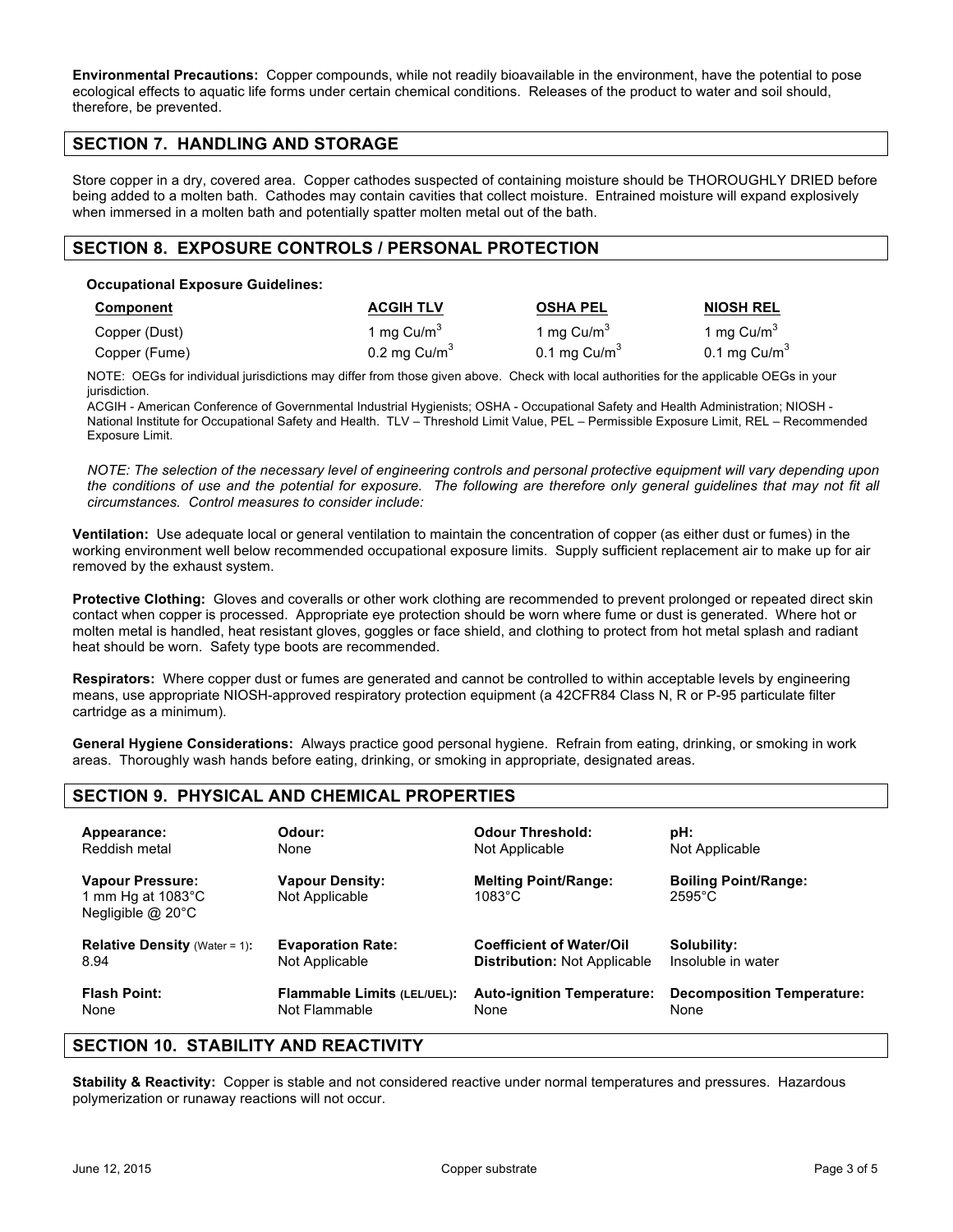**Incompatibilities:** Copper is incompatible with nitric acid, acetylene, chlorine, fluorine, chlorine trifluoride, and peroxides. Shocksensitive compounds are formed with acetylenic compounds, ethylene oxide or azide compounds. Copper in finely-divided powder or granular form reacts with strong oxidants like chlorates, bromates, iodates and ammonium nitrate causing a potential explosion hazard.

**Hazardous Decomposition Products:** High temperature operations such as oxy-acetylene cutting, electric arc welding, arc-air gouging or overheating a molten metal bath may generate copper fumes. These fumes will contain copper oxides, which, on inhalation in sufficient quantity, can produce metal fume fever.

# **SECTION 11. TOXICOLOGICAL INFORMATION**

**General:** Copper is an essential element, but can become toxic when inhaled or ingested in large doses. Most reports of acute toxicity are from suicidal attempts involving ingestion of copper sulphate. Individuals with a rare disorder called "Wilson's Disease" (estimated prevalence 0.003% of the population) are predisposed to accumulate copper and should not be occupationally exposed. However, in the form in which this product is sold it is relatively non-toxic. The major route of exposure would be through the generation and inhalation of copper oxide fume.

#### **Acute:**

**Skin:** Copper metal is not irritating to skin other than by direct abrasive action of metal particles on skin tissue.

**Eye:** Contact with dust or fume may cause local irritation. Embedded copper particles in the eye result in a brownish or greenbrown discoloration of the cornea, lens and iris (chalcosis) which may progress to serious ocular complications.

**Inhalation:** Copper dust may be irritating to the nasal passages and the throat with a sweetish, metallic taste and excessive salivation. An intense, short-term exposure to copper fumes from cutting or welding, etc. could result in the condition called metal fume fever. The symptoms of metal fume fever generally occur within 3 to 10 hours. They may include immediate dryness and irritation of the throat, metallic taste, tightness of the chest, and coughing that may later be followed by flu-like symptoms of fever, malaise, perspiration, frontal headache, muscle cramps, low back pain, occasionally blurred vision, nausea, and vomiting. Those experiencing a single acute episode of metal fume fever generally recover slowly but without apparent residual effects.

**Ingestion:** Ingestion of copper metal may cause metallic taste and gastrointestinal irritation. Individuals reported to have ingested large quantities of copper salts have reported gastrointestinal effects including vomiting, diarrhea, nausea, malaise, anorexia, abdominal pain and a metallic taste in the mouth. Effects on the kidneys and liver, and even death have also been reported in severe cases of copper poisoning from ingesting soluble copper salts. However, copper is a strong emetic and spontaneous vomiting following ingestion usually limits uptake of copper.

**Chronic:** Prolonged exposure to copper dust or fume can cause irritation to the eye and skin. A green discoloration of the skin has been reported similar to that sometimes experienced from copper jewelry. This green discoloration may occasionally also be seen in hair (particularly notable in blonde hair), nails and teeth. A few instances of allergic contact dermatitis have been reported. Copper is not listed as a human carcinogen by the Occupational Safety and Health Administration (OSHA), the National Toxicology Program (NTP), the International Agency for Research on Cancer (IARC), the American Conference of Governmental Industrial Hygienists (ACGIH) or the European Union (EU).

### **Animal Toxicity:**

| <b>Hazardous Ingredient:</b>              | <b>Acute Oral</b>                                                                          | <b>Acute Dermal</b> | <b>Acute Inhalation</b>                                                            |
|-------------------------------------------|--------------------------------------------------------------------------------------------|---------------------|------------------------------------------------------------------------------------|
|                                           | Toxicity:                                                                                  | Toxicity:           | Toxicity:                                                                          |
| Copper<br>LD <sub>50</sub> , Mouse, Oral, | $>5,000 \text{ mg/kg}^T$ $>2,0$<br><sup>#</sup> LC <sub>50</sub> , Rat, Inhalation, 4 hour | >2,000 mg/kg*       | $>5.11$ mg/L <sup><math>\bar{x}</math></sup><br>* LD <sub>50</sub> , Mouse, Dermal |

## **SECTION 12. ECOLOGICAL INFORMATION**

Copper metal is relatively insoluble in water and, therefore, generally has low bioavailability. However, long-term exposure in aquatic and terrestrial environments or processing of the product can lead to the release of the constituent copper in more bioavailable forms. These more bioavailable forms have the potential to yield toxic effects under specific chemical conditions (e.g., low pH). The mobility of the copper compounds in soluble forms is also media-dependent. They can bind with inorganic and organic ligands, reducing their mobility and bioavailability in both soil and water. Bioavailability is also regulated by other factors in the aquatic environment, such as hardness and dissolved organic carbon content.

## **SECTION 13. DISPOSAL CONSIDERATIONS**

If material cannot be returned to process or salvage, dispose of in accordance with applicable regulations.